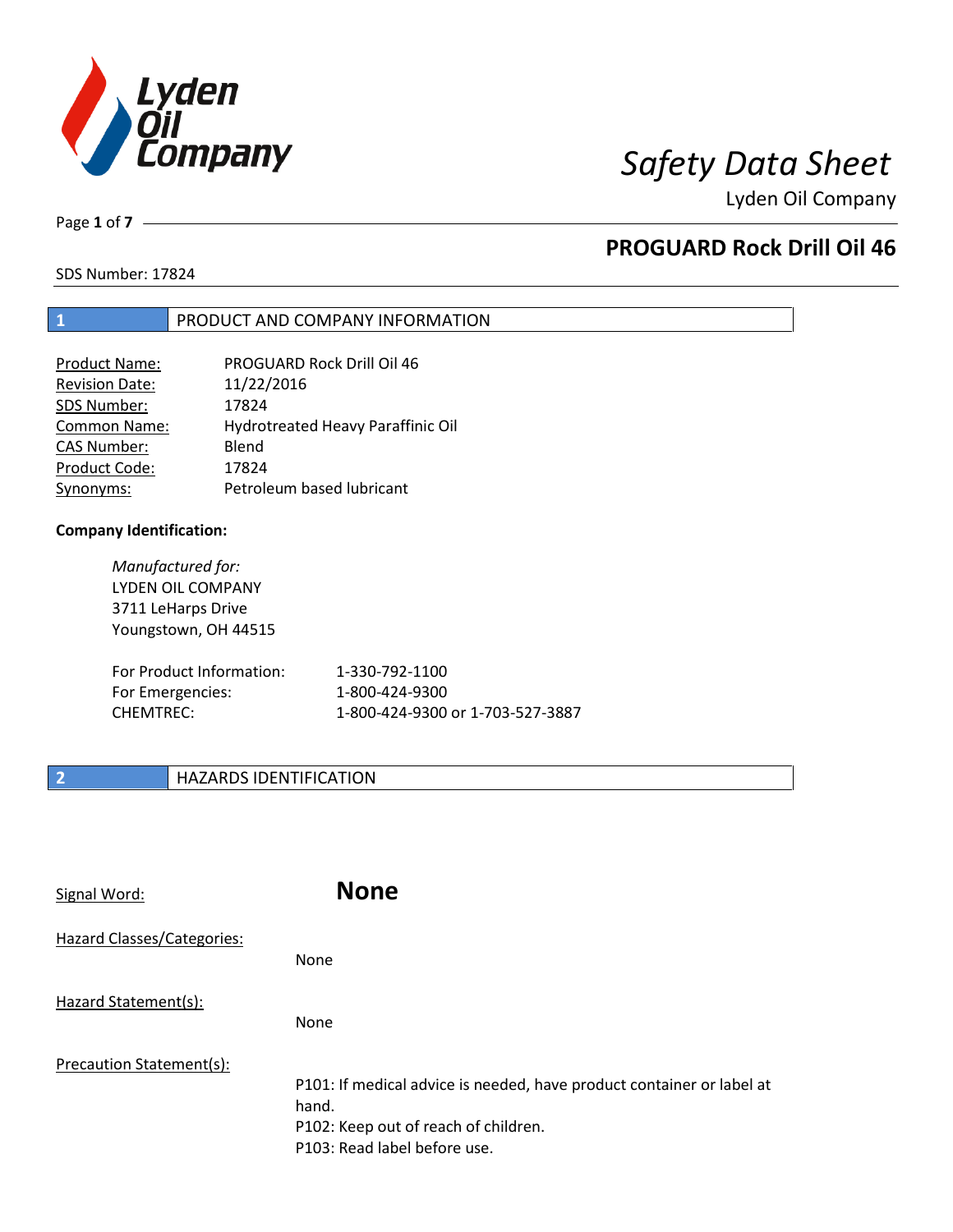

Page **2** of **7**

# **PROGUARD Rock Drill Oil 46**

SDS Number: 17824

Other Hazard Statement(s):

-NFPA Ratings: Health  $= 1$  $Fire = 1$ Reactivity  $= 0$ 

Repeated exposure may cause skin dryness or cracking.

**3** COMPOSITION / INFORMATION ON INGREDIENTS

Ingredients:

*Mixture of the substances listed below with nonhazardous additions.*

| <b>Chemical Name</b>                                      | <b>CAS Number</b> | Percentage |
|-----------------------------------------------------------|-------------------|------------|
| Distillates (petroleum), solvent-dewaxed heavy paraffinic | 64742-65-0        | >90        |
| Additives                                                 | N/A               | $<$ 10     |

*\*Any concentration shown as a range is to protect confidentiality or is due to batch variation.*

**4** FIRST AID MEASURES

# Description of First Aid Measures:

| Inhalation:          | If symptoms develop, move victim to fresh air. If symptoms persist,<br>obtain medical attention.                  |
|----------------------|-------------------------------------------------------------------------------------------------------------------|
| <b>Skin Contact:</b> | Wash with soap and water. Remove contaminated clothing and wash<br>before reuse. Get medical attention if needed. |
| Eye Contact:         | Rinse opened eye for several minutes under running water. If<br>symptoms persist, consult medical attention.      |
| Ingestion:           | Rinse mouth with water. If symptoms develop, obtain medical<br>attention.                                         |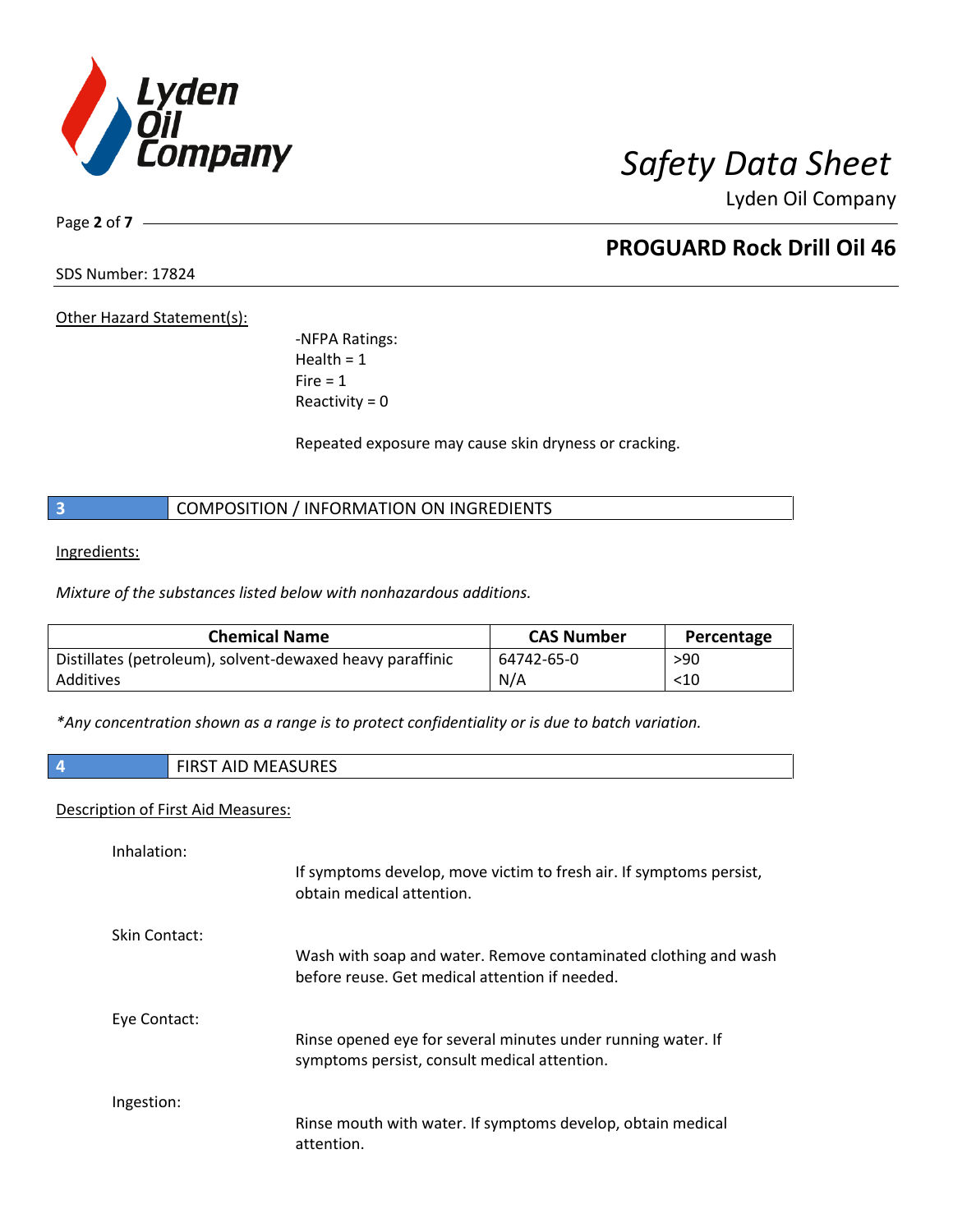

SDS Number: 17824

Page **3** of **7**

# **PROGUARD Rock Drill Oil 46**

| Symptoms and Effects, both acute and delayed:         | No further relevent data available.                                                                                                                                                               |
|-------------------------------------------------------|---------------------------------------------------------------------------------------------------------------------------------------------------------------------------------------------------|
| <b>Recommended Actions:</b>                           | Treat symptomatically. Call a doctor or poison<br>control center for guidance.                                                                                                                    |
| 5<br><b>FIRE FIGHTING MEASURES</b>                    |                                                                                                                                                                                                   |
| <b>Recommended Fire-Extinguishing Equipment:</b>      | Use dry powder, foam, or carbon dioxide fire<br>extinguishers. Water may be ineffective in fighting<br>an oil fire unless used by experienced fire fighters.                                      |
| Possible Hazards During a Fire:                       | Hazardous combustion products may include: A<br>complex mixture of airborne solid and liquid<br>particulates and gases (smoke). Carbon monoxide.<br>Unidentified organic and inorganic compounds. |
| Recommendations to Firefighters:                      | No special measures required.                                                                                                                                                                     |
| $6\phantom{1}6$<br><b>ACCIDENTAL RELEASE MEASURES</b> |                                                                                                                                                                                                   |
| <b>Personal Precautions:</b>                          | Avoid contact with skin, eyes, and clothing.<br>Keep away from sources of ignition.                                                                                                               |
| <b>Emergency Procedures:</b>                          | Contain spilled material, collect in suitable and<br>properly labeled containers.                                                                                                                 |
| <b>Environmental Precautions:</b>                     | Do not allow to reach sewage system or any water<br>course.<br>Do not allow to enter ground waters.                                                                                               |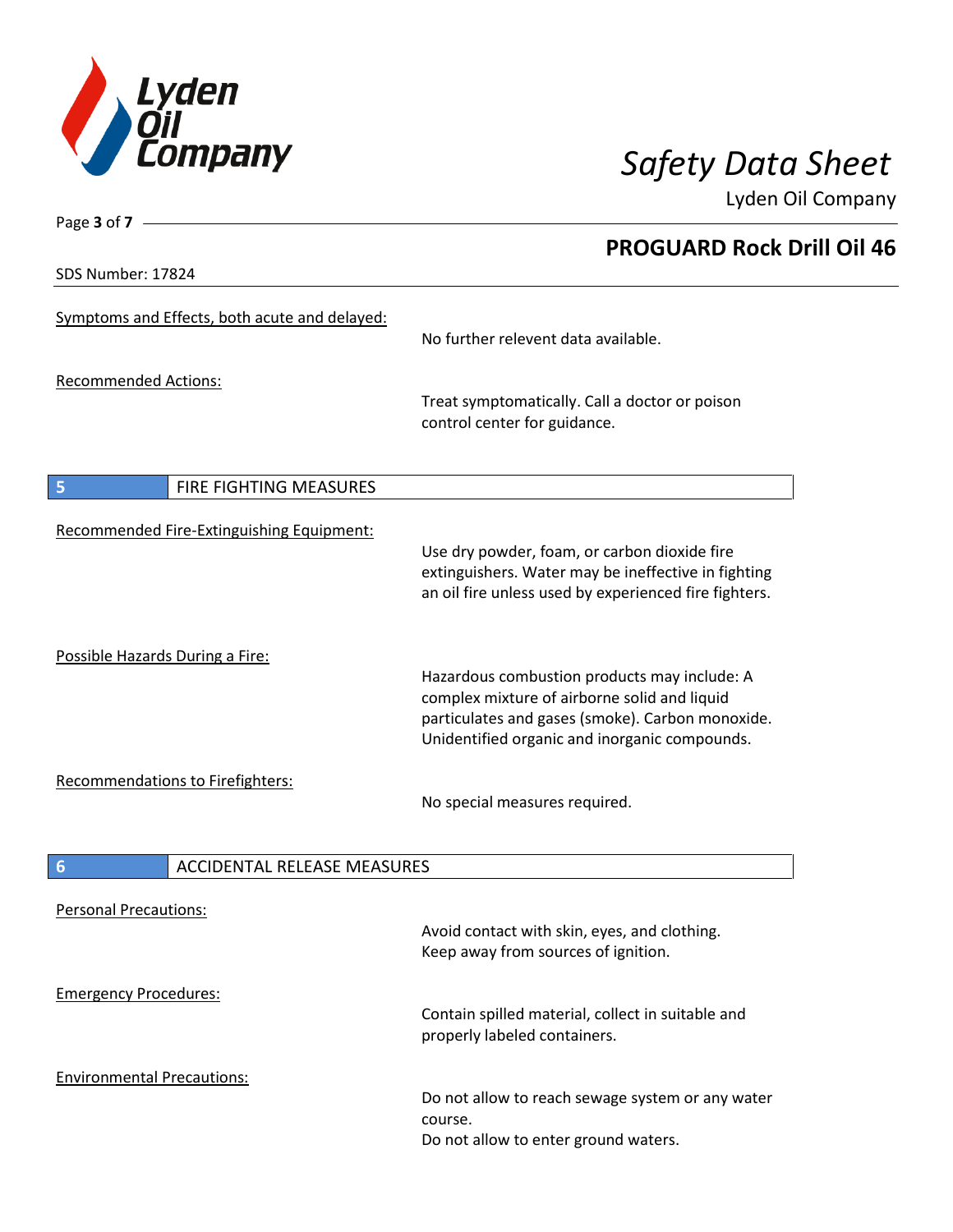

**PROGUARD Rock Drill Oil 46**

Lyden Oil Company

SDS Number: 17824

Page **4** of **7**

Cleanup Procedures:

Pick up excess with inert absorbant material.

| $\overline{7}$               | HANDLING AND STORAGE |
|------------------------------|----------------------|
|                              |                      |
| <b>Handling Precautions:</b> |                      |

Handle with care and avoid spillage on the floor. Do not cut, weld, drill, grind, braze, or solder container.

Storage Requirements:

Keep container tightly sealed. Keep away from sources of ignition.

## **8** EXPOSURE CONTROLS / PERSONAL PROTECTION

### Exposure Limits:

-64742-65-0 Distillates (petroleum), solvent-dewaxed heavy paraffinic (>90%):

ACGIH TLV – Long-term value:  $5mg/m<sup>3</sup>$ OSHA PEL - Long-term value: 5mg/m<sup>3</sup>

### Engineering Controls:

All ventilation should be designed in accordance with OSHA standard (29 CFR 1910.94).

Personal Protective Equipment:

Wash hands before breaks and at the end of work. Use safety glasses and gloves.

### **9** PHYSICAL AND CHEMICAL PROPERTIES

Color: Amber Physical State: Liquid

Odor: Data not available Odor Threshold: Data not available pH: Data not available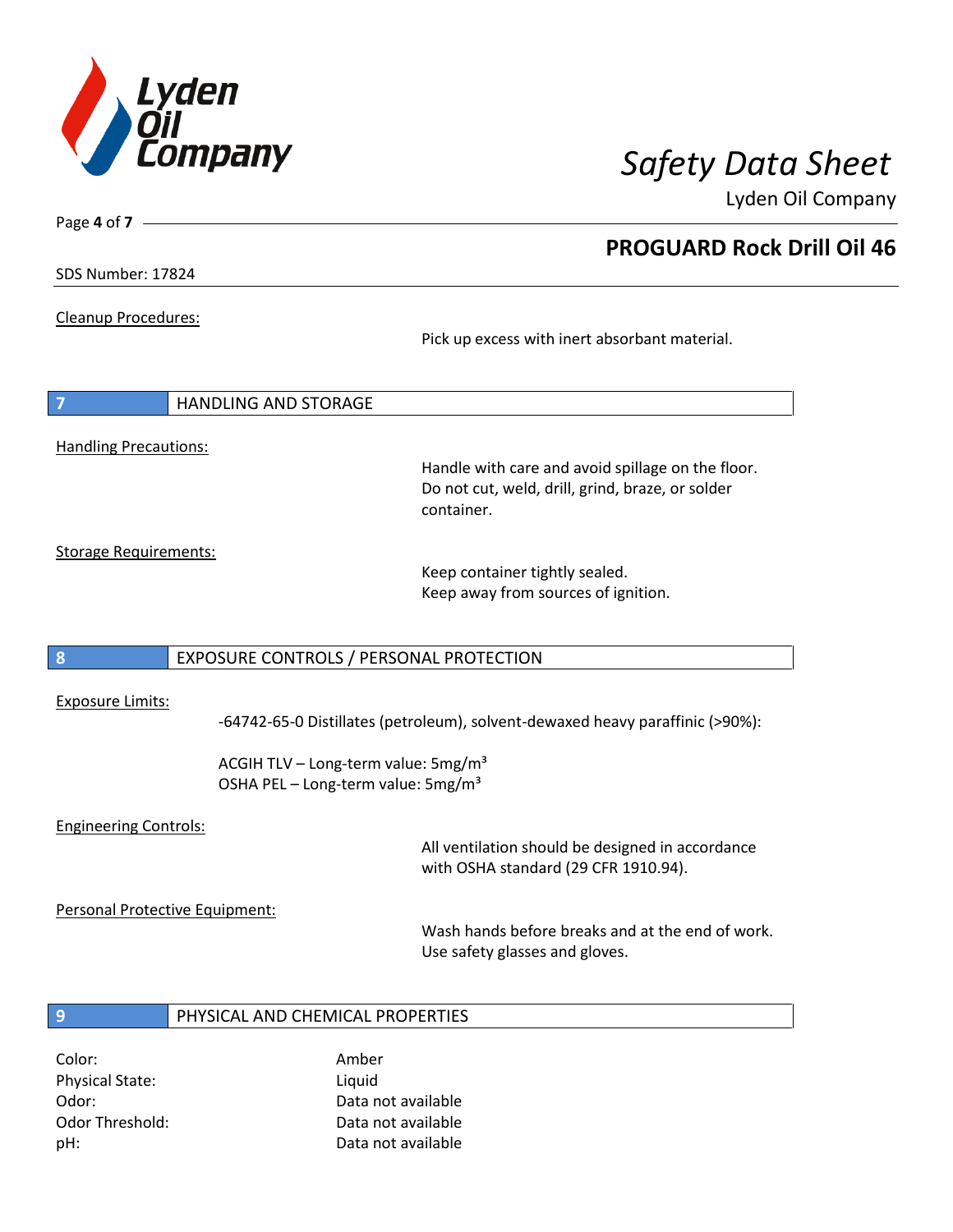

**PROGUARD Rock Drill Oil 46**

Lyden Oil Company

# SDS Number: 17824

Page **5** of **7**

| <b>Melting Point:</b>         | Data        |
|-------------------------------|-------------|
| <b>Boiling Point:</b>         | Data        |
| <b>Boiling Range:</b>         | Data        |
| Flash Point:                  | $213^\circ$ |
| <b>Evaporation Rate:</b>      | Data        |
| Flammability:                 | Data        |
| Flammability Limits:          | Data        |
| Vapor Pressure:               | Data        |
| Vapor Density:                | >1          |
| <b>Relative Density:</b>      | 0.87        |
| Solubilities:                 | Emu         |
| <b>Partition Coefficient:</b> | Data        |
| Auto-Ignition Temperature:    | Data        |
| Decomposition Temperature:    | Data        |
| Viscosity:                    | 46 m        |

Data not available Data not available Data not available 213° C / 415° F (COC Method) Data not available Data not available Data not available Data not available Emulsifies with water Data not available Data not available Data not available 46 mm<sup>2</sup>/sec (kinematic at 40° C)

## **10** STABILITY AND REACTIVITY

| Stability:                     | Stable under normal conditions.                                  |
|--------------------------------|------------------------------------------------------------------|
| Reactivity:                    | Not reactive under normal conditions.                            |
| Conditions to Avoid:           | Extreme temperature, sparks, open flame, and<br>direct sunlight. |
| Hazardous Reactions:           | No known hazardous reactions.                                    |
| <b>Incompatible Materials:</b> | No further relevant information available.                       |
| <b>Decomposition Products:</b> | Hazardous decomposition products are not<br>expected to form.    |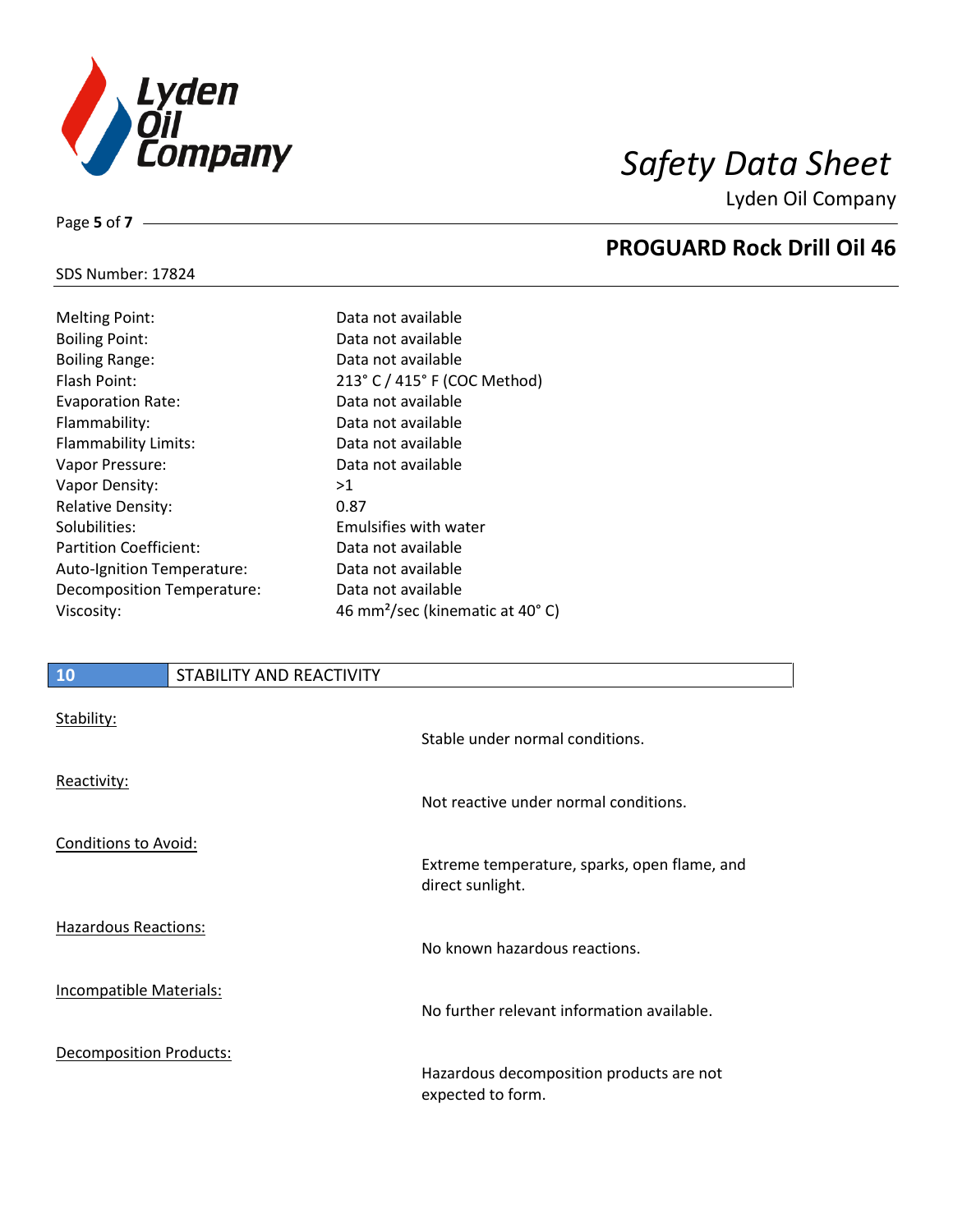

SDS Number: 17824

Page **6** of **7**

# **PROGUARD Rock Drill Oil 46**

| 11                           | <b>TOXICOLOGICAL INFORMATION</b>    |                                                                                                                           |
|------------------------------|-------------------------------------|---------------------------------------------------------------------------------------------------------------------------|
| Routes of Exposure:          |                                     | Skin and eye contact are the primary routes of<br>exposure although exposure may occur following<br>accidental ingestion. |
| <b>Exposure Effects:</b>     |                                     | Repeated skin contact may cause dermatitis or an<br>oil acne.                                                             |
| <b>Measures of Toxicity:</b> |                                     | <b>Component Acute Toxicity Estimates:</b>                                                                                |
|                              |                                     | Distillates (petroleum), solvent-dewaxed heavy<br>paraffinic:                                                             |
|                              |                                     | Oral LD50: >5000 mg/kg (rat)<br>Dermal LD50: >2000 mg/kg (rabbit)                                                         |
|                              | Carcinogenic/Mutagenic Precautions: | Non-carcinogenic and not expected to be<br>mutagentic.                                                                    |
|                              |                                     |                                                                                                                           |

# **12** ECOLOGICAL INFORMATION

Ecological Precautions:

Avoid exposing to the environment.

### Ecological Effects:

No specific environmental or aquatic data available.

## **13** DISPOSAL CONSIDERATIONS

## Disposal Methods:

Dispose of waste material in accordance with all local, state, and federal requirements.